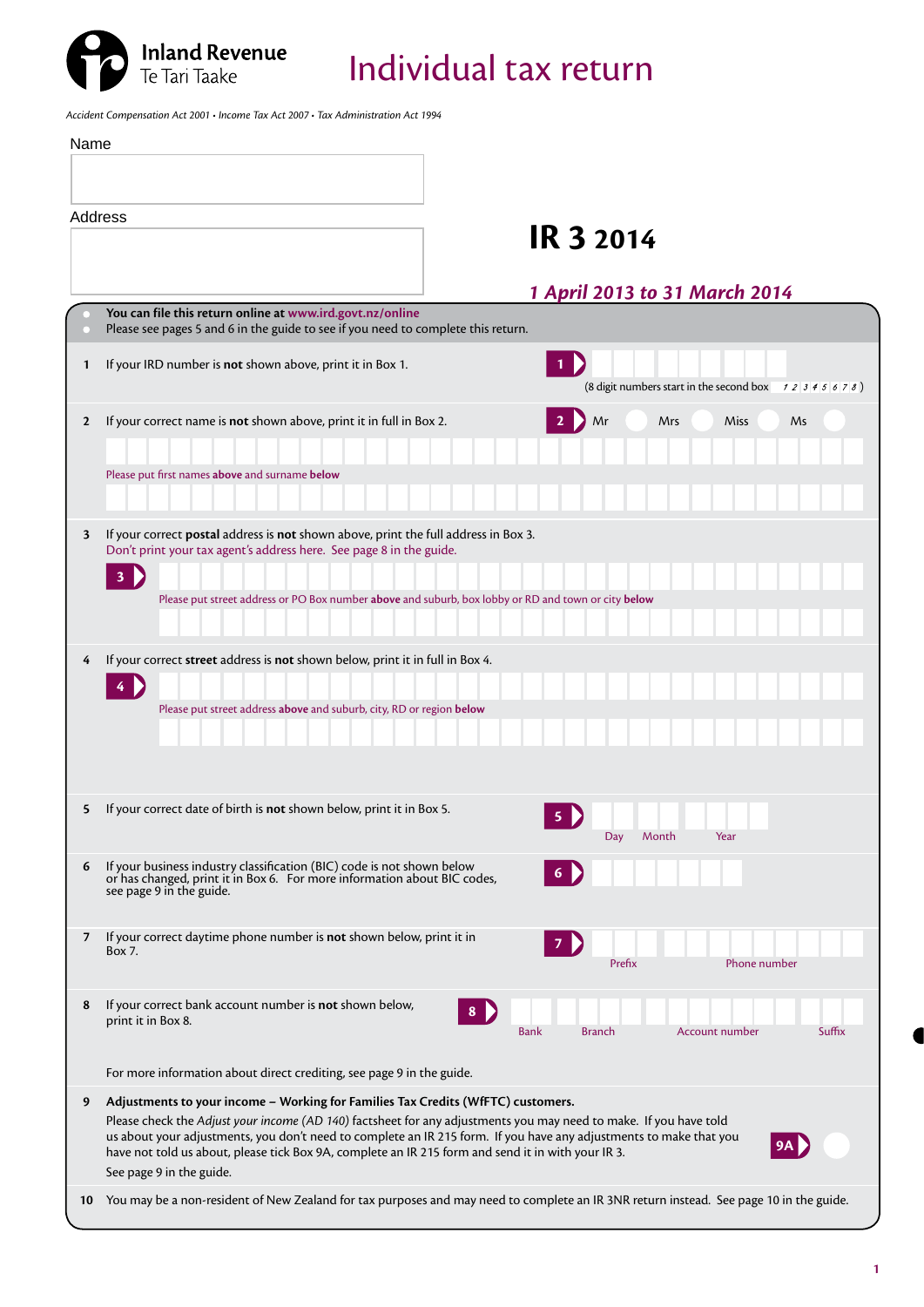|    | <b>Income</b>                                                                                                           | Note: If any total is a loss, put a minus sign in the last box provided. |                                                                                                                                                                                                 |
|----|-------------------------------------------------------------------------------------------------------------------------|--------------------------------------------------------------------------|-------------------------------------------------------------------------------------------------------------------------------------------------------------------------------------------------|
| 11 |                                                                                                                         |                                                                          | Did you receive family tax credit from Work and Income? Don't include any payments from Inland Revenue. See page 11 in the guide.                                                               |
|    | Go to Question 11A<br>No                                                                                                | Yes                                                                      | Enter the amount from your summary of earnings below.                                                                                                                                           |
|    |                                                                                                                         |                                                                          | Total family tax credit from Work and Income                                                                                                                                                    |
|    |                                                                                                                         |                                                                          | \$                                                                                                                                                                                              |
|    |                                                                                                                         |                                                                          |                                                                                                                                                                                                 |
|    | Go to Question 12<br>No                                                                                                 | Yes                                                                      | 11A Did you receive income with tax deducted, as shown on your summary of earnings? See page 11 in the guide.<br>Copy the amounts from your summary of earnings to the boxes below.             |
|    | <b>Total PAYE deducted</b>                                                                                              |                                                                          | Total gross income                                                                                                                                                                              |
|    | \$                                                                                                                      |                                                                          | \$                                                                                                                                                                                              |
|    | ACC earners' levy                                                                                                       |                                                                          | Total income not liable for ACC earners' levy                                                                                                                                                   |
|    | \$<br>11D                                                                                                               |                                                                          | \$                                                                                                                                                                                              |
|    | Total tax deducted                                                                                                      |                                                                          | See page 14 in the guide for a list of income not liable for                                                                                                                                    |
|    | \$<br>11E                                                                                                               |                                                                          | ACC earners' levy (eg, NZ Super, income-tested benefits,                                                                                                                                        |
|    |                                                                                                                         |                                                                          | student allowances).                                                                                                                                                                            |
| 12 | Go to Question 13<br>No                                                                                                 | Yes                                                                      | Did you receive income from schedular payments, as shown on your summary of earnings? See page 14 in the guide.<br>Copy the schedular payment totals from your summary of earnings to Boxes 12A |
|    |                                                                                                                         | include at Box 26)                                                       | and 12B below. Enter any expenses related to schedular payments in Box 12C (don't                                                                                                               |
|    | Total tax deducted                                                                                                      |                                                                          |                                                                                                                                                                                                 |
|    | \$                                                                                                                      |                                                                          |                                                                                                                                                                                                 |
|    |                                                                                                                         | Total gross payments                                                     |                                                                                                                                                                                                 |
|    |                                                                                                                         | 12B<br>Expenses related to schedular payments (don't include at Box 26)  |                                                                                                                                                                                                 |
|    |                                                                                                                         | Ś                                                                        |                                                                                                                                                                                                 |
|    |                                                                                                                         |                                                                          |                                                                                                                                                                                                 |
|    |                                                                                                                         |                                                                          | Net schedular payments (Subtract Box 12C from Box 12B)                                                                                                                                          |
|    |                                                                                                                         |                                                                          | \$<br>12D                                                                                                                                                                                       |
| 13 | trusts. Keep your interest statements or certificates.                                                                  |                                                                          | Did you have any New Zealand interest paid or credited to you? Include any interest from partnerships, look-through companies and/or                                                            |
|    | Go to Question 14<br>No                                                                                                 | Yes                                                                      | See page 16 in the guide. Print the totals here.                                                                                                                                                |
|    | <b>Total RWT</b>                                                                                                        |                                                                          | Total gross interest                                                                                                                                                                            |
|    | \$<br>13A                                                                                                               |                                                                          |                                                                                                                                                                                                 |
|    | If any of your interest was received from a partnership, look-through<br>company, trust and/or estate, please tick 13C. |                                                                          |                                                                                                                                                                                                 |
| 14 | from partnerships, look-through companies and/or trusts. Keep your dividend statements.                                 |                                                                          | Did you have any New Zealand dividends paid or credited to you or did you receive shares instead of dividends? Include any dividends                                                            |
|    | Go to Question 15<br>No                                                                                                 | Yes                                                                      | See page 18 in the guide. Print the totals here.                                                                                                                                                |
|    | Total dividend imputation credits                                                                                       |                                                                          |                                                                                                                                                                                                 |
|    | \$                                                                                                                      |                                                                          |                                                                                                                                                                                                 |
|    | Total dividend RWT and payments for foreign dividends<br>14A                                                            |                                                                          | Total gross dividends                                                                                                                                                                           |
|    | \$<br>If any of your dividends were received from a partnership, look-through                                           |                                                                          | 14B                                                                                                                                                                                             |
|    | company, trust and/or estate, please tick 14C.                                                                          |                                                                          | 14C                                                                                                                                                                                             |
| 15 | Did you receive any taxable Maori authority distributions? Keep your distribution statements.                           |                                                                          |                                                                                                                                                                                                 |
|    | Go to Question 16<br>No<br>Total Māori authority credits                                                                | Yes                                                                      | See page 19 in the guide. Print the totals here.<br>Total Māori authority distributions                                                                                                         |
|    | \$                                                                                                                      |                                                                          |                                                                                                                                                                                                 |
|    |                                                                                                                         |                                                                          |                                                                                                                                                                                                 |
| 16 | Did you receive any New Zealand estate or trust income? See page 20 in the guide.                                       |                                                                          |                                                                                                                                                                                                 |
|    | Go to Question 17<br>No                                                                                                 | Yes<br>or 15, as appropriate.                                            | Print the totals here. Exclude interest, dividends and distributions at Questions 13, 14                                                                                                        |
|    | Total tax paid by trustees                                                                                              |                                                                          | Total estate or trust income (excluding amount in Box 16C)                                                                                                                                      |
|    | \$                                                                                                                      |                                                                          |                                                                                                                                                                                                 |
|    |                                                                                                                         |                                                                          | Total taxable distributions from non-complying trusts                                                                                                                                           |
|    |                                                                                                                         |                                                                          | Ŝ<br>16C                                                                                                                                                                                        |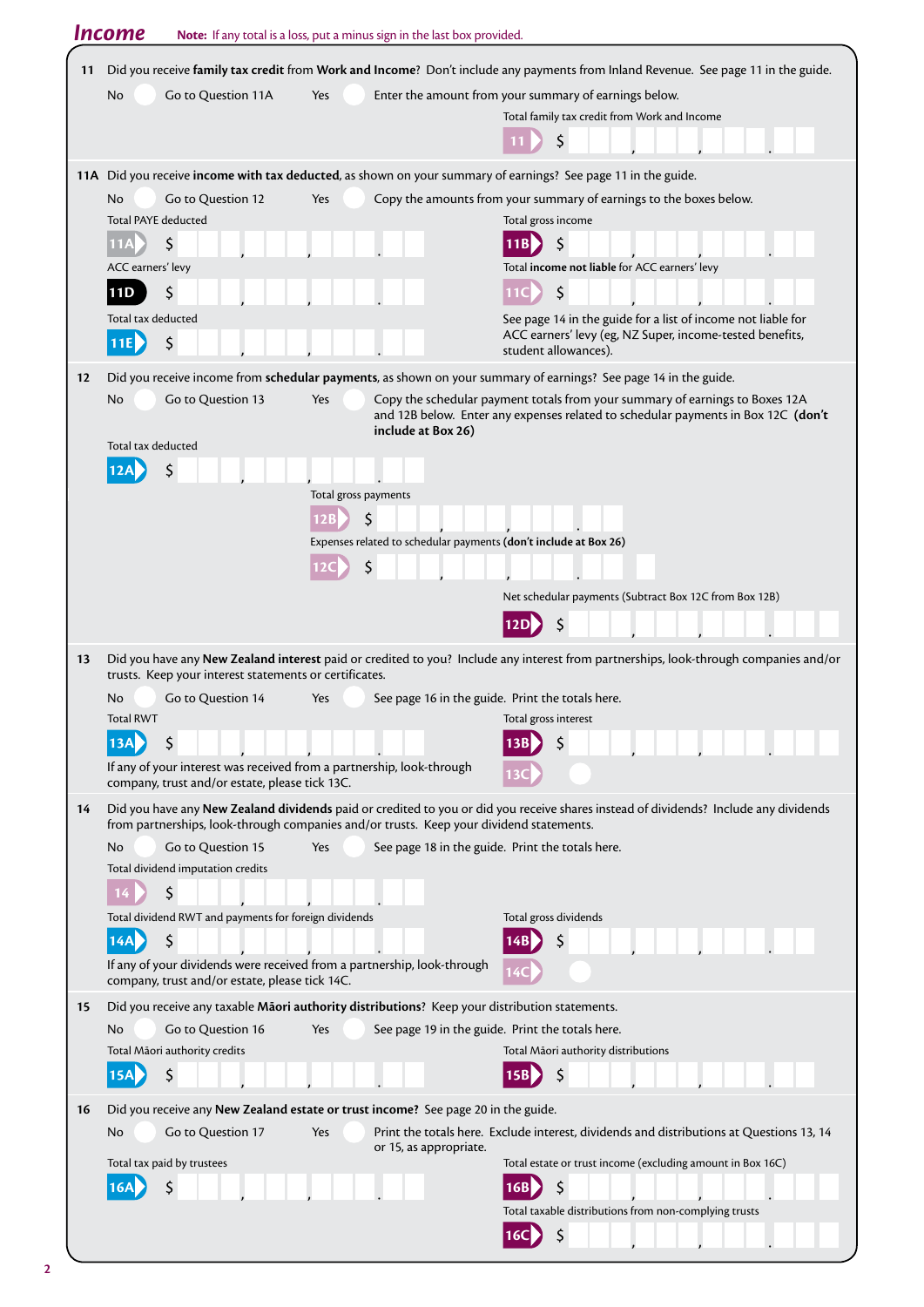|    | Attach your summary of earnings showing any amendments, your Working for Families Tax Credits form and any other information required, to the top of this page. |                                                                                                                                         |                                                                                                                                   |
|----|-----------------------------------------------------------------------------------------------------------------------------------------------------------------|-----------------------------------------------------------------------------------------------------------------------------------------|-----------------------------------------------------------------------------------------------------------------------------------|
| 17 | Did you receive any overseas income? Staple proof of overseas tax paid and a letter detailing any overseas losses to the top of page 3.                         |                                                                                                                                         |                                                                                                                                   |
|    | Go to Question 18<br>No                                                                                                                                         | Yes                                                                                                                                     | See page 21 in the guide. Print the totals here.                                                                                  |
|    | Total overseas tax paid                                                                                                                                         |                                                                                                                                         | Total overseas income                                                                                                             |
|    | \$                                                                                                                                                              |                                                                                                                                         | \$                                                                                                                                |
|    | guide and tick Box 17C if applicable.                                                                                                                           | If your total overseas income includes a withdrawal and/or transfer<br>from a foreign superannuation scheme, please read page 25 in the |                                                                                                                                   |
| 18 |                                                                                                                                                                 |                                                                                                                                         | Did you receive any partnership income? Exclude income at Questions 13, 14, 15, 17, 22 or 24 as appropriate.                      |
|    | Go to Question 19<br>No                                                                                                                                         | Yes                                                                                                                                     | See page 26 in the guide. Print the totals here.                                                                                  |
|    | Total partnership tax credits                                                                                                                                   |                                                                                                                                         | Total active partnership income                                                                                                   |
|    | \$<br>18A                                                                                                                                                       |                                                                                                                                         | \$                                                                                                                                |
| 19 |                                                                                                                                                                 |                                                                                                                                         | Did you receive any look-through company (LTC) income? (Exclude any income/loss received at Questions 13, 14, 15, 17, 22 and 24.) |
|    | Go to Question 20<br>No<br>Total LTC tax credits                                                                                                                | Yes                                                                                                                                     | See page 27 in the guide. Print the totals here.                                                                                  |
|    | \$                                                                                                                                                              |                                                                                                                                         |                                                                                                                                   |
|    |                                                                                                                                                                 | Total active LTC income - if this amount is a loss, put a minus sign in the last box.                                                   |                                                                                                                                   |
|    |                                                                                                                                                                 | \$                                                                                                                                      |                                                                                                                                   |
|    |                                                                                                                                                                 | Non-allowable deductions this year                                                                                                      |                                                                                                                                   |
|    |                                                                                                                                                                 | \$                                                                                                                                      |                                                                                                                                   |
|    |                                                                                                                                                                 | Prior years' non-allowable deductions claimed this year                                                                                 |                                                                                                                                   |
|    |                                                                                                                                                                 |                                                                                                                                         |                                                                                                                                   |
|    |                                                                                                                                                                 |                                                                                                                                         |                                                                                                                                   |
|    | Print your answer in Box 19E.                                                                                                                                   | Either add Boxes 19B and 19C or subtract Box 19D from 19B.                                                                              | Adjusted LTC income<br>19E                                                                                                        |
|    |                                                                                                                                                                 |                                                                                                                                         |                                                                                                                                   |
| 20 | Tax credit and income subtotal<br>Add the blue Boxes 11E, 12A, 13A, 14A, 15A, 16A, 18A and 19A.<br>Print the total in Box 20A.<br>Tax credit subtotal           |                                                                                                                                         | Add the dark red Boxes 11B, 12D, 13B, 14B, 15B, 16B, 16C,<br>17B, 18B and 19E. Print the total in Box 20B.<br>Income subtotal     |
|    | $20A$ \$                                                                                                                                                        |                                                                                                                                         | $\overline{ }$<br>20B                                                                                                             |
| 21 |                                                                                                                                                                 | Did you receive a shareholder-employee salary with no tax deducted?                                                                     |                                                                                                                                   |
|    | Go to Question 22<br>No                                                                                                                                         | Yes                                                                                                                                     | See page 28 in the guide. Print the totals here.                                                                                  |
|    |                                                                                                                                                                 |                                                                                                                                         | Total shareholder-employee salary                                                                                                 |
|    |                                                                                                                                                                 |                                                                                                                                         |                                                                                                                                   |
|    | future, please tick Box 21A.                                                                                                                                    | If you did not receive a shareholder-employee salary but may in the                                                                     |                                                                                                                                   |
|    |                                                                                                                                                                 | which earns gross income, please read page 28 in the guide and tick this box if it applies to you.                                      | If you qualify for WfFTC, and you are a major shareholder working full-time without pay for your close company<br>21B             |
| 22 | Did you receive any rents?                                                                                                                                      |                                                                                                                                         |                                                                                                                                   |
|    | Go to Question 23<br>No                                                                                                                                         | Yes                                                                                                                                     | See page 29 in the guide. Print the totals here.                                                                                  |
|    |                                                                                                                                                                 |                                                                                                                                         | Net rents                                                                                                                         |
|    |                                                                                                                                                                 |                                                                                                                                         |                                                                                                                                   |
| 23 |                                                                                                                                                                 |                                                                                                                                         | Did you receive income from self-employment? Don't include any income from your summary of earnings here.                         |
|    | Go to Question 24<br>No                                                                                                                                         | Yes                                                                                                                                     | See page 30 in the guide. Print the totals here.                                                                                  |
|    |                                                                                                                                                                 |                                                                                                                                         | Self-employed net income                                                                                                          |
|    |                                                                                                                                                                 |                                                                                                                                         |                                                                                                                                   |
| 24 | Did you receive any other income?                                                                                                                               |                                                                                                                                         |                                                                                                                                   |
|    | Go to Question 25<br>No                                                                                                                                         | Yes                                                                                                                                     | See page 32 in the guide. Print the totals here.                                                                                  |
|    |                                                                                                                                                                 |                                                                                                                                         | Total other net income                                                                                                            |
|    | Please put name of payer above, and type of income below                                                                                                        |                                                                                                                                         |                                                                                                                                   |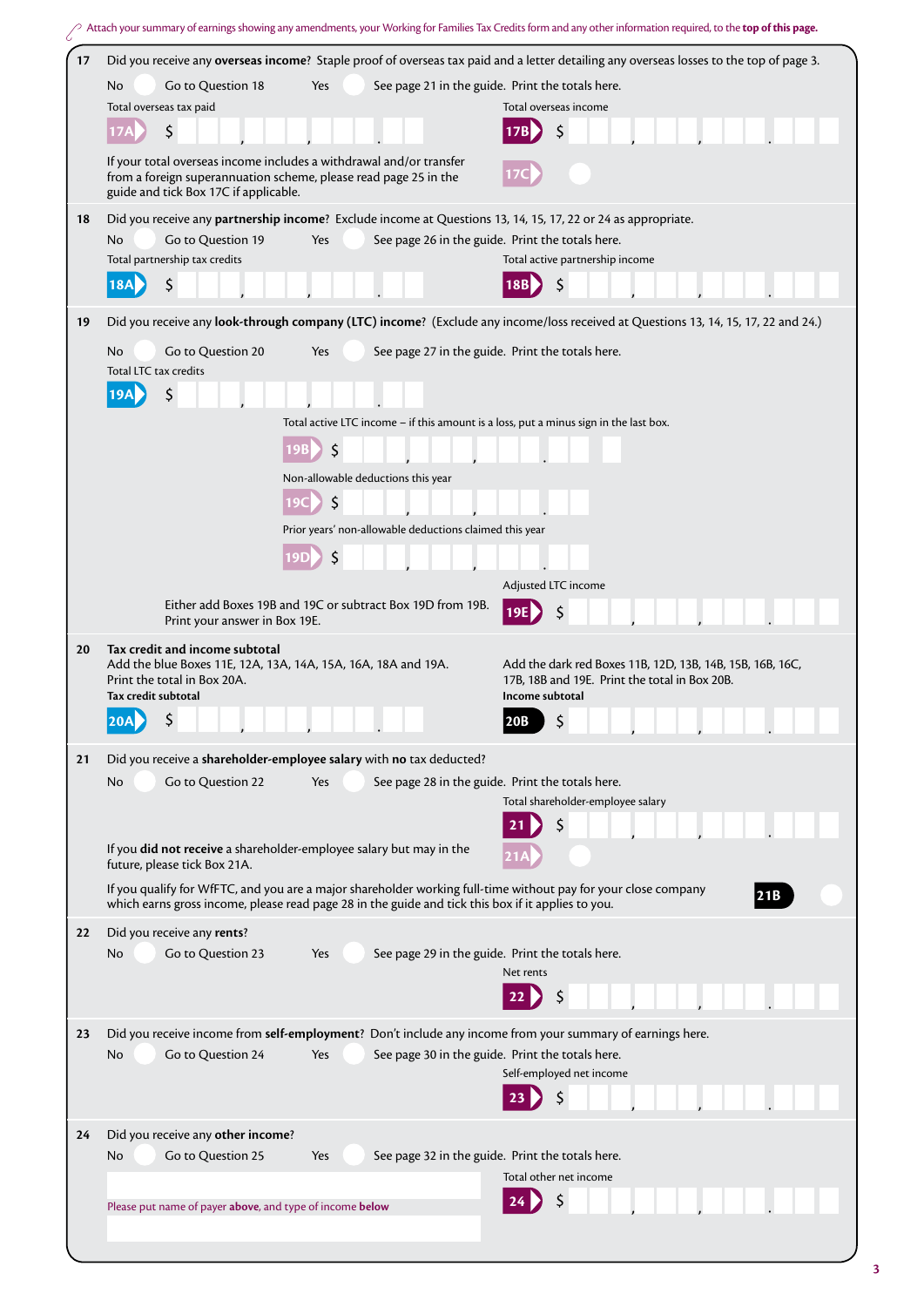| 25 | <b>Total income</b><br>Add Boxes 20B, 21, 22, 23 and 24. Print your answer in Box 25.                                                                                                     | <b>Total income</b><br>\$<br>25                                            |  |  |  |  |
|----|-------------------------------------------------------------------------------------------------------------------------------------------------------------------------------------------|----------------------------------------------------------------------------|--|--|--|--|
| 26 | Are you claiming expenses against your income? Note: If you've claimed expenses somewhere else in this return, do not show them here.                                                     |                                                                            |  |  |  |  |
|    | No<br>Go to Question 27<br>Yes<br>See page 34 in the guide. Print the totals here.                                                                                                        |                                                                            |  |  |  |  |
|    | If you paid someone to complete your return, print that person's name in the panel below.                                                                                                 |                                                                            |  |  |  |  |
|    |                                                                                                                                                                                           | Total expenses claimed                                                     |  |  |  |  |
|    | Please put first names above, and surname below                                                                                                                                           |                                                                            |  |  |  |  |
|    |                                                                                                                                                                                           |                                                                            |  |  |  |  |
| 27 | Income after expenses                                                                                                                                                                     | Income after expenses                                                      |  |  |  |  |
|    | Subtract Box 26 from Box 25. Print your answer in Box 27.<br>Use this amount to work out your tax credits.                                                                                | S<br>27                                                                    |  |  |  |  |
| 28 | Are you claiming net losses brought forward?                                                                                                                                              |                                                                            |  |  |  |  |
|    | Go to Question 29<br>No<br>Yes                                                                                                                                                            | See page 35 in the guide. Print the net loss amounts in Boxes 28A and 28B. |  |  |  |  |
|    | Amount brought forward                                                                                                                                                                    | Amount claimed this year                                                   |  |  |  |  |
|    | <b>28A</b>                                                                                                                                                                                | $\zeta$<br>28B D                                                           |  |  |  |  |
| 29 | Your taxable income                                                                                                                                                                       |                                                                            |  |  |  |  |
|    | Subtract Box 28B from Box 27. Print your answer in Box 29.                                                                                                                                | Taxable income<br>29<br>-S                                                 |  |  |  |  |
|    |                                                                                                                                                                                           |                                                                            |  |  |  |  |
|    | Claim a tax credit for donations on the Tax credit claim form (IR 526).<br><b>Tax credits</b><br>Don't send in donation receipts with this IR 3 return. See page 36 in the guide.         |                                                                            |  |  |  |  |
| 30 | If your income at Question 27 is between \$24,000 and \$48,000, you may be able to claim the independent earner tax credit (IETC).<br>See page 36 of the guide to see if you're eligible. |                                                                            |  |  |  |  |
|    | 30A Are you eligible for this tax credit? To have the IETC included in your assessment you must tick "Yes" below.                                                                         |                                                                            |  |  |  |  |
|    | 30A)<br>Go to Question 31<br>Yes<br><b>No</b>                                                                                                                                             |                                                                            |  |  |  |  |
|    | 30B If you received excluded overseas income, complete the dates you received this below.                                                                                                 |                                                                            |  |  |  |  |
|    | Start                                                                                                                                                                                     | End                                                                        |  |  |  |  |
|    | <b>30B</b>                                                                                                                                                                                |                                                                            |  |  |  |  |
|    | Year<br>Day<br>Month                                                                                                                                                                      | Day<br>Month<br>Year<br>30C)                                               |  |  |  |  |
|    | Print the number of qualifying months here.<br>Use the worksheets on pages 37 and 38 in the guide to calculate your IETC.                                                                 |                                                                            |  |  |  |  |
|    | Print your tax credit here.                                                                                                                                                               | $30$ $\left\{5\right\}$                                                    |  |  |  |  |
|    |                                                                                                                                                                                           |                                                                            |  |  |  |  |
| 31 | Do you have excess imputation credits brought forward?                                                                                                                                    |                                                                            |  |  |  |  |
|    | Go to Question 32<br>See page 39 of the guide. Print the total here.<br>No<br>Yes                                                                                                         |                                                                            |  |  |  |  |
|    |                                                                                                                                                                                           |                                                                            |  |  |  |  |
|    | <b>Tax calculation</b>                                                                                                                                                                    |                                                                            |  |  |  |  |
|    |                                                                                                                                                                                           |                                                                            |  |  |  |  |
| 32 | Please use the tax calculation worksheet on page 42 of the guide to work out the amount of tax to pay or amount to be refunded.                                                           | Tax on taxable income                                                      |  |  |  |  |
|    | Transfer the tax on taxable income from Box 2 of the worksheet to Box 32.                                                                                                                 | \$<br>32                                                                   |  |  |  |  |
|    |                                                                                                                                                                                           | Residual income tax                                                        |  |  |  |  |
|    | Transfer the residual income tax from Box 12 of the worksheet to Box 32A.                                                                                                                 | \$<br>32A                                                                  |  |  |  |  |
|    |                                                                                                                                                                                           | (Tick one)<br>Credit<br><b>Debit</b>                                       |  |  |  |  |
|    |                                                                                                                                                                                           | Tax calculation result                                                     |  |  |  |  |
|    | Transfer the tax calculation result from Box 14 of the worksheet to Box 32B.                                                                                                              | 32B <br>S                                                                  |  |  |  |  |
|    |                                                                                                                                                                                           |                                                                            |  |  |  |  |
|    |                                                                                                                                                                                           | (Tick one)<br>Credit<br>Debit                                              |  |  |  |  |
| 33 | Are you entitled to claim an early payment discount? See page 46 in<br>the guide.                                                                                                         | 33 <sub>1</sub><br>Yes<br>No                                               |  |  |  |  |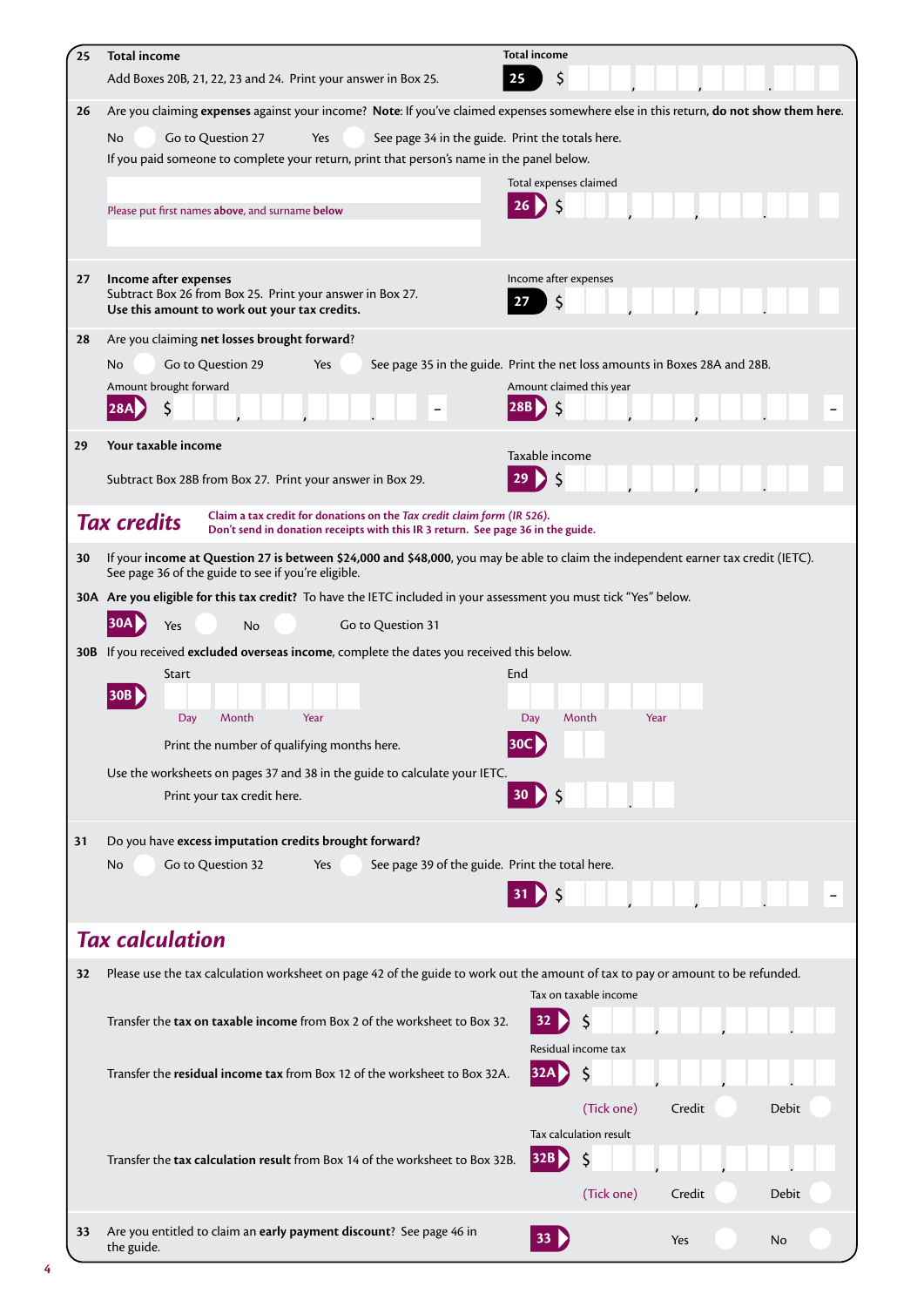## *Refunds and/or transfers*

**Note:** If you or your spouse or partner (or ex-spouse or ex-partner) received any Working for Families Tax Credits during the year, this isn't your final refund or tax to pay. You'll need to confirm the details on the Working for Families Tax Credits form and, if there are any changes, staple it to the top of page 3 of this return.

| 34 | Getting a refund - how do you want it paid?                                                                                                                                  |                           |       |                                                                                    |                |  |
|----|------------------------------------------------------------------------------------------------------------------------------------------------------------------------------|---------------------------|-------|------------------------------------------------------------------------------------|----------------|--|
|    | Copy your refund from Box 32B to Box 34.                                                                                                                                     |                           | 34    | \$                                                                                 |                |  |
|    | Print any overpayment of 2015 provisional tax you would like refunded in<br>Box 34A.                                                                                         |                           |       | \$                                                                                 |                |  |
|    | Add Box 34 and Box 34A and print your answer in Box 34B.                                                                                                                     |                           |       | \$                                                                                 |                |  |
|    | Do you want your refund transferred:                                                                                                                                         |                           |       |                                                                                    |                |  |
|    | to 2015 provisional tax? Print the amount in Box 34C.                                                                                                                        |                           |       | \$                                                                                 |                |  |
|    | to this year's student loan? Print the amount in Box 34D.                                                                                                                    |                           |       | \$                                                                                 |                |  |
|    | to someone else's income tax account?<br>Are you "associated"? See page 49 in the guide.                                                                                     |                           |       | Yes                                                                                | No             |  |
|    | Name of taxpayer receiving your refund                                                                                                                                       |                           |       | Their IRD number                                                                   |                |  |
|    |                                                                                                                                                                              |                           | 34F   |                                                                                    |                |  |
|    | Year ended 31 March                                                                                                                                                          | Amount                    | 34G   | S                                                                                  |                |  |
|    | to someone else's 2014 student loan?<br>Are you "associated"? See page 49 in the guide.                                                                                      |                           |       | Yes                                                                                | No             |  |
|    | Name of taxpayer receiving your refund                                                                                                                                       |                           |       | Their IRD number                                                                   |                |  |
|    |                                                                                                                                                                              |                           | 34I D |                                                                                    |                |  |
|    |                                                                                                                                                                              | Amount                    |       | \$                                                                                 |                |  |
|    | Other - If you want your:                                                                                                                                                    |                           |       |                                                                                    |                |  |
|    | • refund transferred to another tax type, or                                                                                                                                 |                           |       |                                                                                    |                |  |
|    | • overpaid 2015 provisional tax transferred to pay your 2014 residual income tax debt                                                                                        |                           |       |                                                                                    |                |  |
|    | staple a note to the top of the front page of this return.                                                                                                                   |                           |       |                                                                                    |                |  |
|    | Subtract Boxes 34C, 34D, 34G and 34J from Box 34B. Print your answer in<br>Box 34K.                                                                                          |                           | 34K   | \$                                                                                 |                |  |
|    | How would you like the balance paid?                                                                                                                                         |                           |       |                                                                                    |                |  |
|    | To your bank or other deposit account. Please check your correct account number is shown at Question 8.                                                                      |                           |       |                                                                                    |                |  |
|    | By cheque Only tick Box 34L if your bank account details are shown at<br>$\bullet$<br>Question 8 and you now want the balance paid by cheque.                                |                           | 34L   |                                                                                    |                |  |
|    |                                                                                                                                                                              |                           |       |                                                                                    |                |  |
|    | <b>2015 provisional tax</b>                                                                                                                                                  |                           |       |                                                                                    |                |  |
| 35 | Is the amount in Box 32A a debit of more than \$2,500?                                                                                                                       |                           |       |                                                                                    |                |  |
|    | Go to Question 36<br>No<br>Yes<br>details below.                                                                                                                             |                           |       | You may have to pay 2015 provisional tax. See page 50 in the guide, then print the |                |  |
|    | Print the option used (S, E or R) in Box 35A.<br>$\bullet$                                                                                                                   |                           |       |                                                                                    |                |  |
|    | Print your 2015 provisional tax payment in Box 35B.<br>$\bullet$                                                                                                             |                           |       |                                                                                    | 0 <sub>0</sub> |  |
| 36 | Did you at any time during the income year hold rights in a foreign company, unit trust, superannuation scheme or life insurance<br>policy for which disclosure is required? |                           |       |                                                                                    |                |  |
|    | Go to Question 37<br>No<br>Yes                                                                                                                                               | See page 52 in the guide. |       |                                                                                    |                |  |
|    |                                                                                                                                                                              |                           |       |                                                                                    |                |  |
|    |                                                                                                                                                                              |                           |       |                                                                                    |                |  |
|    |                                                                                                                                                                              |                           |       |                                                                                    |                |  |
|    |                                                                                                                                                                              |                           |       |                                                                                    |                |  |